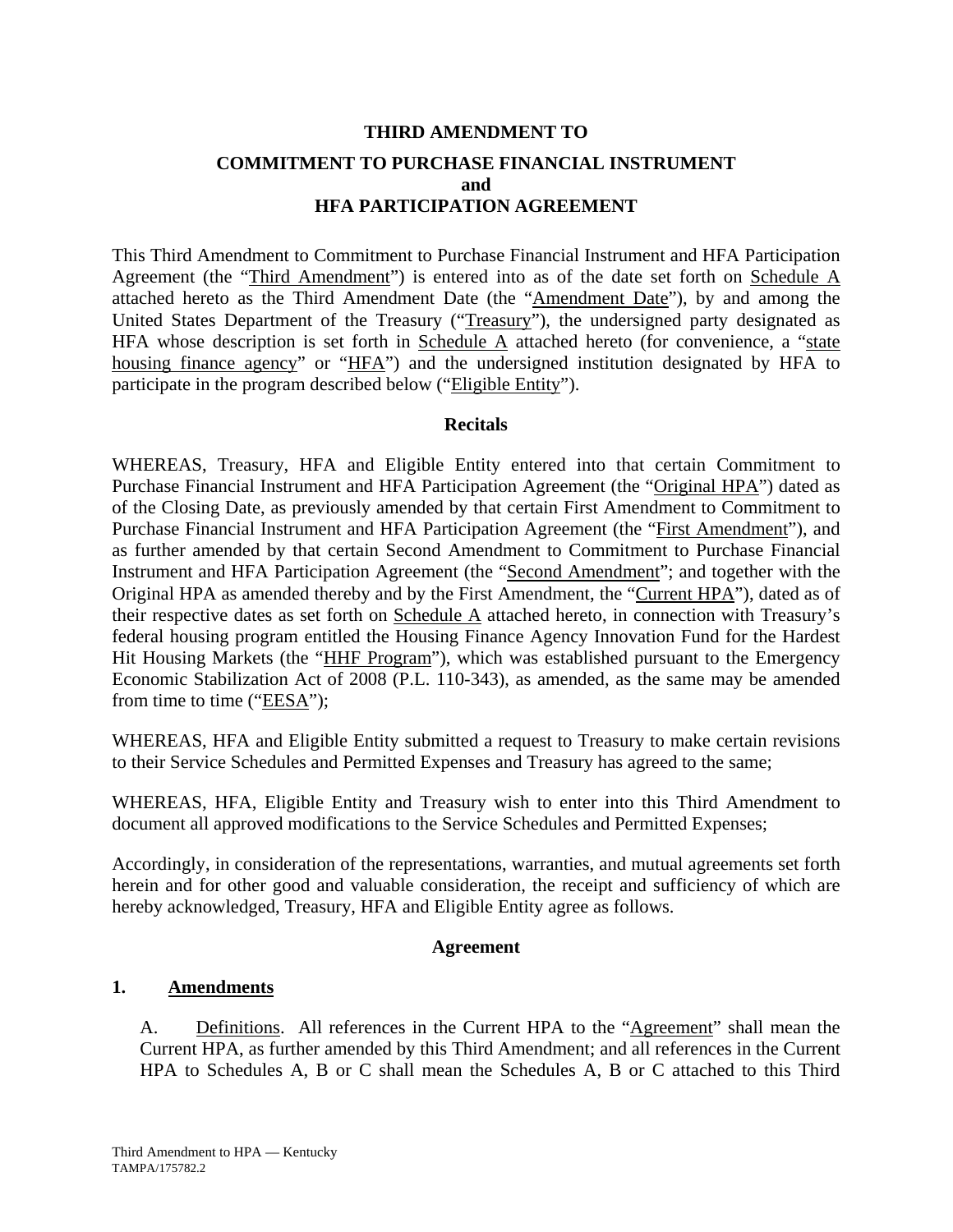Amendment. All references herein to the "HPA" shall mean the Current HPA, as further amended by this Third Amendment.

B. Schedule A. Schedule A attached to the Current HPA is hereby deleted in its entirety and replaced with Schedule A attached to this Third Amendment.

C. Schedule B. Schedule B attached to the Current HPA is hereby deleted in its entirety and replaced with Schedule B attached to this Third Amendment.

D. Schedule C. Schedule C attached to the Current HPA is hereby deleted in its entirety and replaced with Schedule C attached to this Third Amendment.

## **2. Representations, Warranties and Covenants**

A. HFA and Eligible Entity. HFA and Eligible Entity, each for itself, make the following representations, warranties and covenants to Treasury and the truth and accuracy of such representations and warranties and compliance with and performance of such covenants are continuing obligations of HFA and Eligible Entity, each as to itself. In the event that any of the representations or warranties made herein cease to be true and correct or HFA or Eligible Entity breaches any of its covenants made herein, HFA or Eligible Entity, as the case may be, agrees to notify Treasury immediately and the same shall constitute an Event of Default under the HPA.

(1) HFA and Eligible Entity each hereby certifies, represents and warrants as of the date hereof that each of the representations and warranties of HFA or Eligible Entity, as applicable, contained in the HPA are true, correct, accurate and complete in all material respects as of the date hereof. All covenants of HFA or Eligible Entity, as applicable, contained in the HPA shall remain in full force and effect and neither HFA, nor Eligible Entity is in breach of any such covenant.

(2) Eligible Entity has the full corporate power and authority to enter into, execute, and deliver this Third Amendment and any other closing documentation delivered to Treasury in connection with this Third Amendment, and to perform its obligations hereunder and thereunder.

(3) HFA has the full legal power and authority to enter into, execute, and deliver this Third Amendment and any other closing documentation delivered to Treasury in connection with this Third Amendment, and to perform its obligations hereunder and thereunder.

## **3. Miscellaneous**

A. The recitals set forth at the beginning of this Third Amendment are true and accurate and are incorporated herein by this reference.

B. Capitalized terms used but not defined herein shall have the meanings ascribed to them in the HPA.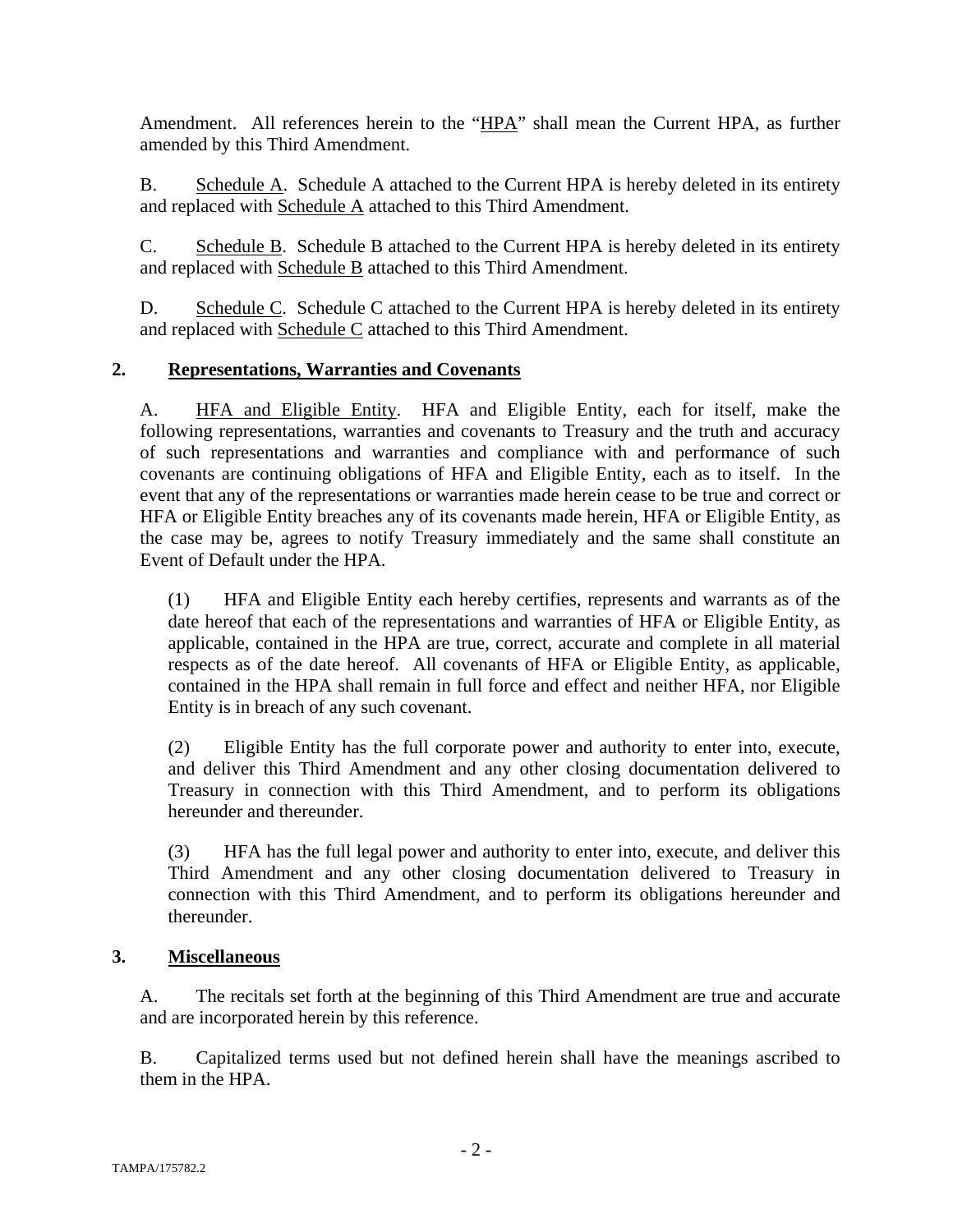C. Any provision of the HPA that is determined to be prohibited or unenforceable in any jurisdiction shall, as to such jurisdiction, be ineffective to the extent of such prohibition or unenforceability without invalidating the remaining provisions of the HPA, and no such prohibition or unenforceability in any jurisdiction shall invalidate such provision in any other jurisdiction.

D. This Third Amendment may be executed in two or more counterparts (and by different parties on separate counterparts), each of which shall be deemed an original, but all of which together shall constitute one and the same instrument. Facsimile or electronic copies of this Third Amendment shall be treated as originals for all purposes.

## [SIGNATURE PAGE FOLLOWS; REMAINDER OF PAGE INTENTIONALLY LEFT BLANK]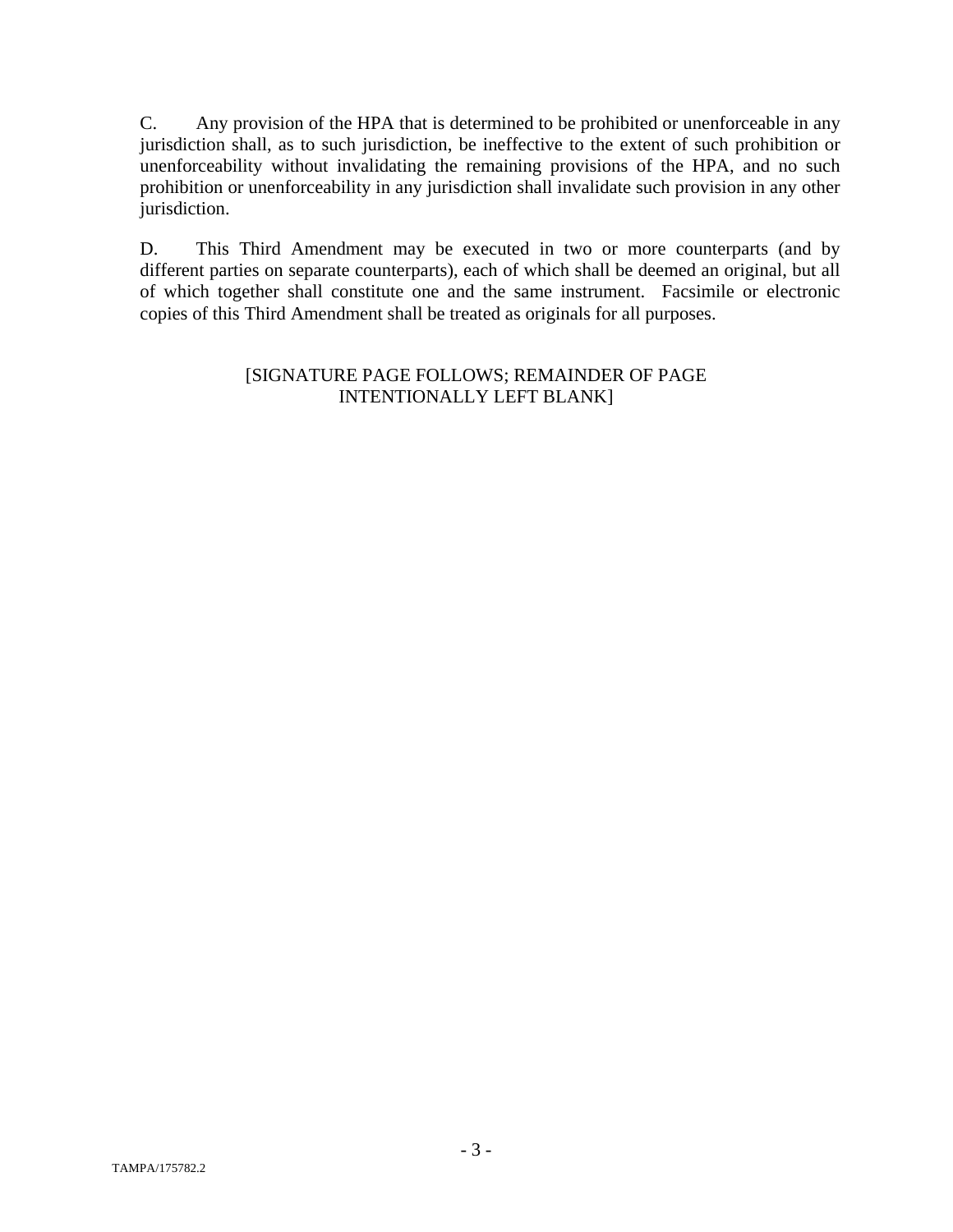**In Witness Whereof**, HFA, Eligible Entity and Treasury by their duly authorized officials hereby execute and deliver this Third Amendment to Commitment to Purchase Financial Instrument and HFA Participation Agreement as of the Amendment Date.

## **HFA**: **TREASURY**:

KENTUCKY HOUSING CORPORATION UNITED STATES DEPARTMENT OF THE **TREASURY** 

By: /s/ Richard L. McQuady By: Name: Richard L. McQuady Name: Timothy G. Massad

Title: Chief Executive Officer Title: Acting Assistant Secretary for Financial Stability

## **ELIGIBLE ENTITY**:

KENTUCKY HOUSING CORPORATION

By: /s/ Richard L. McQuady Name: Richard L. McQuady Title: Chief Executive Officer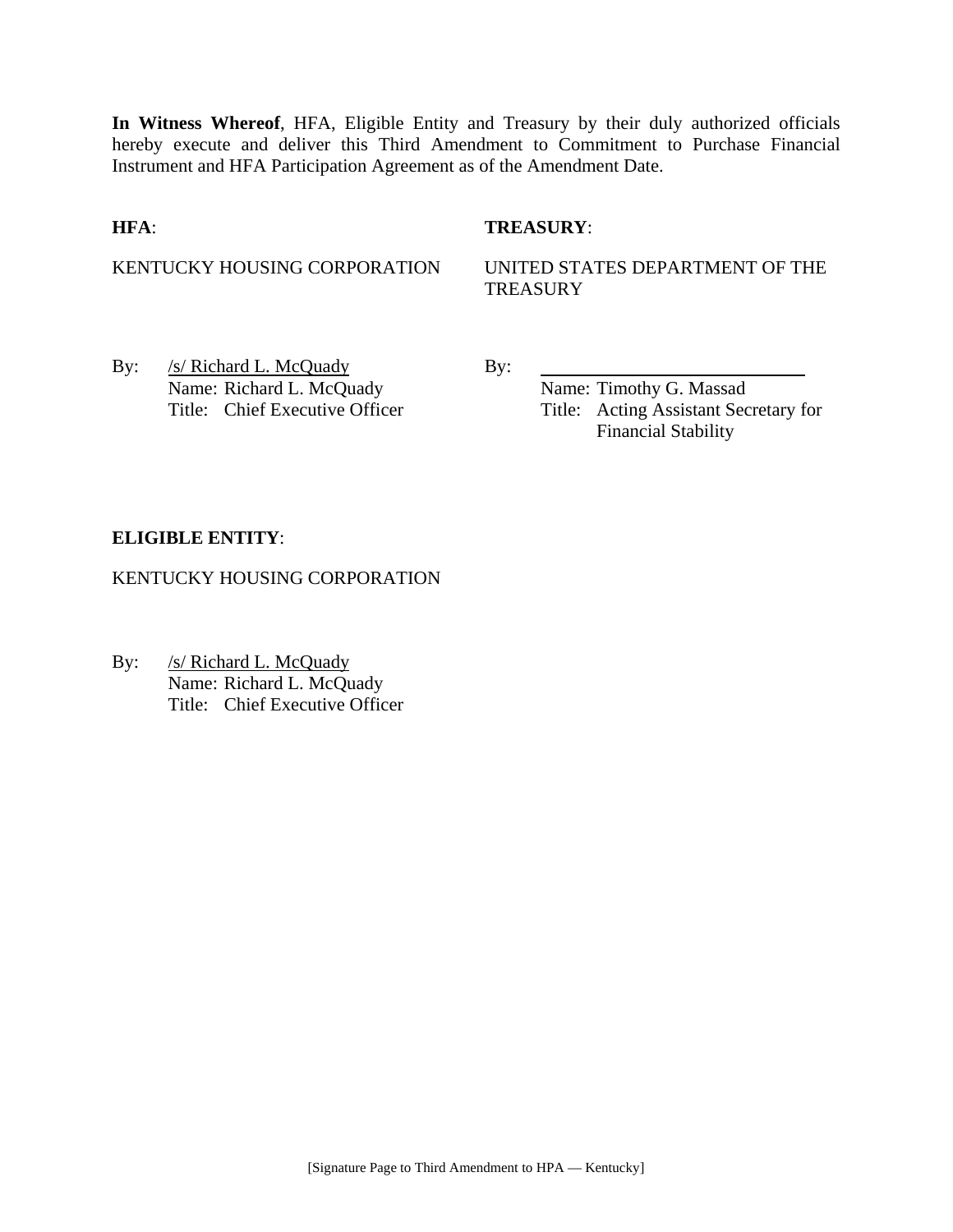In Witness Whereof, HFA, Eligible Entity and Treasury by their duly authorized officials hereby execute and deliver this Third Amendment to Commitment to Purchase Financial Instrument and HFA Participation Agreement as of the Amendment Date.

HFA:

#### TREASURY:

KENTUCKY HOUSING CORPORATION

UNITED STATES DEPARTMENT OF THE **TREASURY** 

By:

Name: Richard L. McQuady Title: Chief Executive Officer

 $By:$ 

Name: Timothy G. Massad Title: Acting Assistant Secretary for Financial Stability

#### ELIGIBLE ENTITY:

KENTUCKY HOUSING CORPORATION

By:

Name: Richard L. McQuady Title: Chief Executive Officer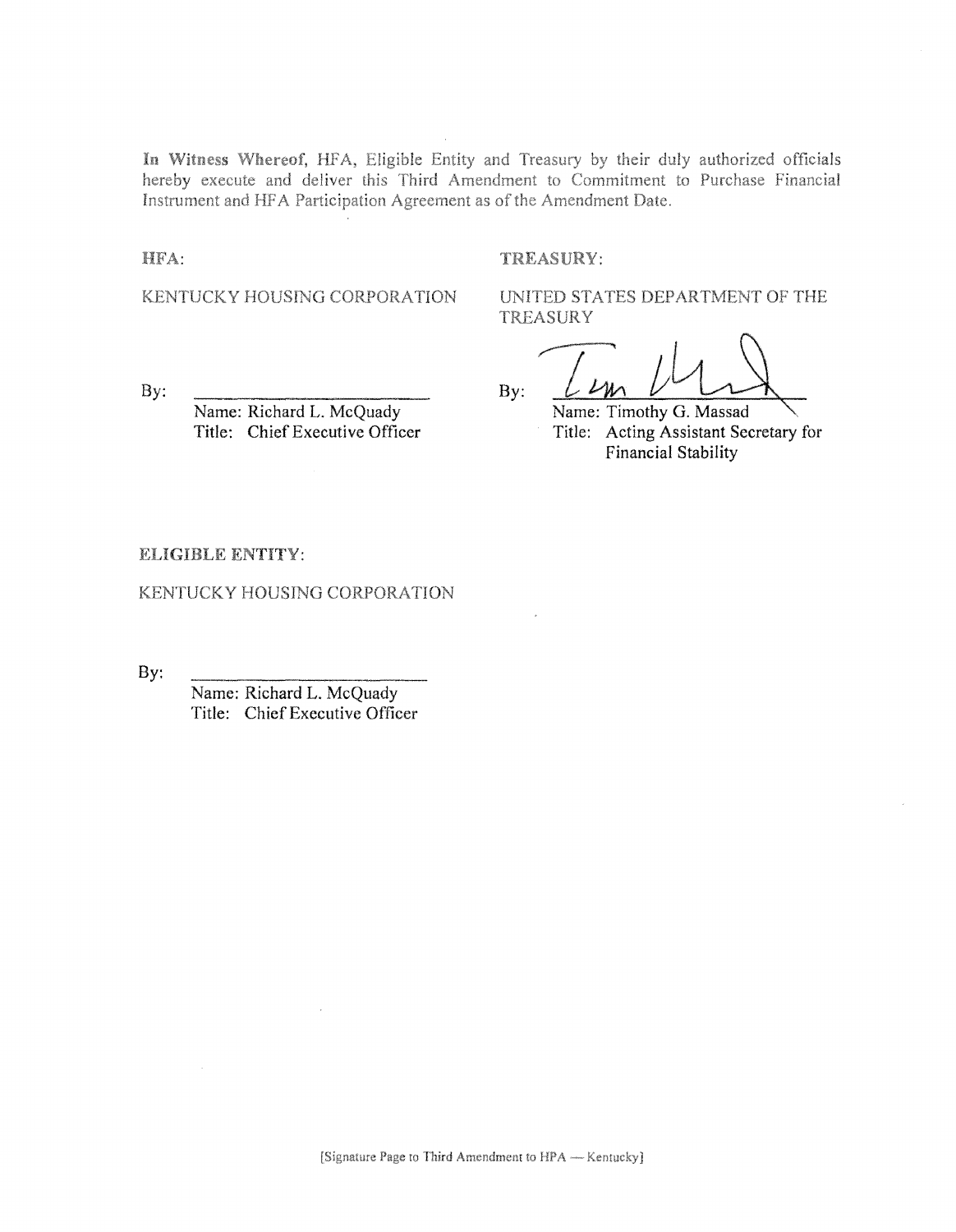# **EXHIBITS AND SCHEDULES**

Schedule A Basic Information<br>Schedule B Service Schedules

Schedule B Service Schedules<br>Schedule C Permitted Expenses

Permitted Expenses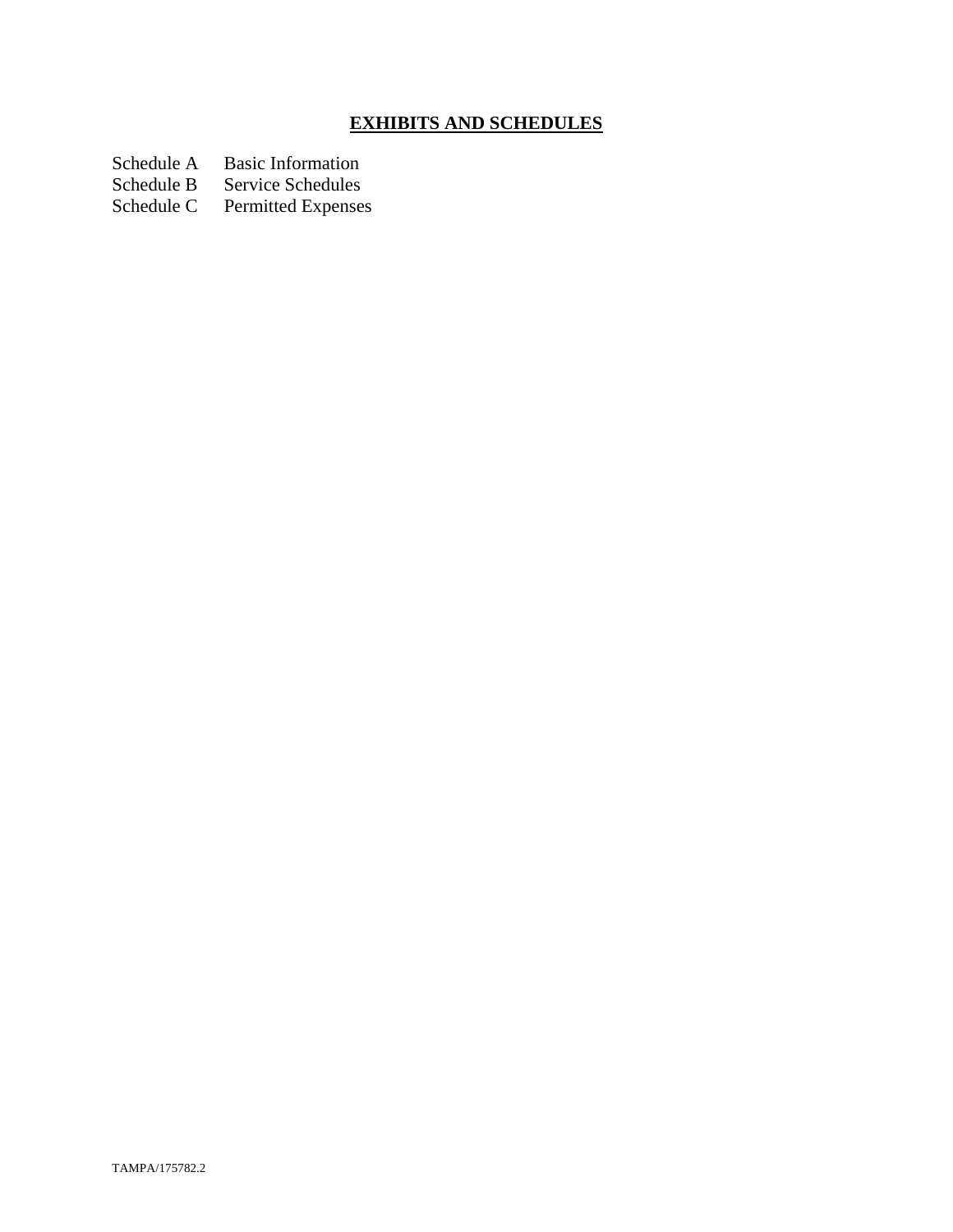## **SCHEDULE A**

# **BASIC INFORMATION**

| Eligible Entity Information:            |                                                   |
|-----------------------------------------|---------------------------------------------------|
| Name of the Eligible Entity:            | Kentucky Housing Corporation <sup>1</sup>         |
|                                         |                                                   |
| Corporate or other organizational form: | independent, <i>de jure</i> Municipal Corporation |
|                                         |                                                   |
| Jurisdiction of organization:           | Kentucky                                          |
|                                         |                                                   |
| Notice Information:                     |                                                   |
|                                         |                                                   |

| <b>HFA</b> Information:<br>Name of HFA:                                             | Kentucky Housing Corporation <sup>1</sup>          |
|-------------------------------------------------------------------------------------|----------------------------------------------------|
| Organizational form:                                                                | independent, de jure Municipal Corporation         |
| Date of Application:                                                                | September 1, 2010                                  |
| Date of Action Plan:                                                                | September 1, 2010                                  |
| Notice Information:                                                                 | Same as notice information for Eligible<br>Entity. |
| <b>Program Participation Cap:</b>                                                   | \$148,901,875.00                                   |
| Portion of Program Participation Cap<br><b>Representing Original HHF Funds:</b>     | \$55,588,050.00                                    |
| Portion of Program Participation Cap<br><b>Representing Unemployment HHF Funds:</b> | \$55,588,050.00                                    |
| Permitted Expenses:                                                                 | \$15,351,875.00                                    |

1

<sup>1</sup> References in the Agreement to the term "HFA" shall mean the Kentucky Housing Corporation ("KHC") in its capacity as HFA as such term is used in the Agreement; and references in the Agreement to the term "Eligible Entity" shall mean KHC, in its capacity as Eligible Entity as such term is used in the Agreement.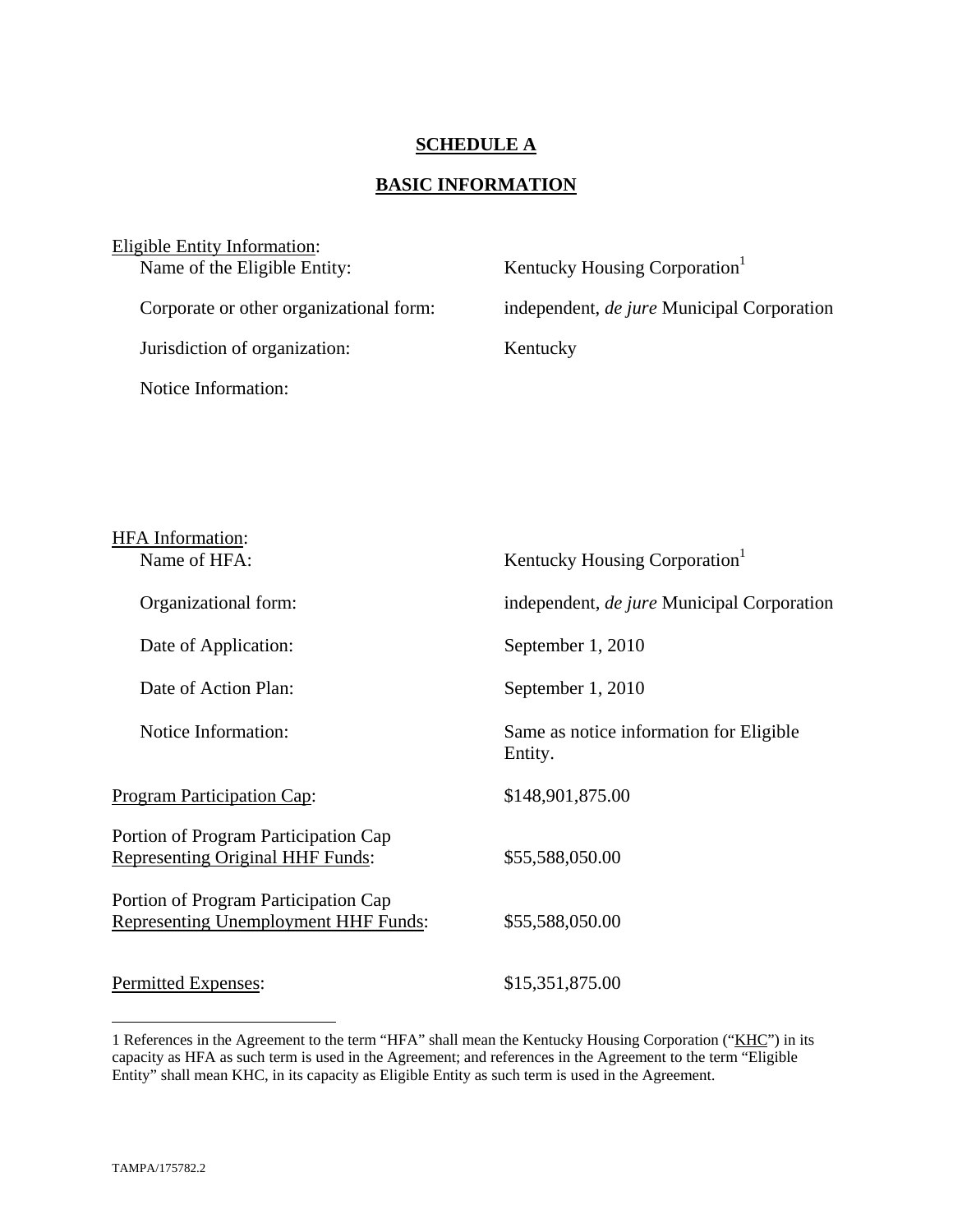| Closing Date:                                   | September 23, 2010                                                                                                                                     |
|-------------------------------------------------|--------------------------------------------------------------------------------------------------------------------------------------------------------|
| <b>First Amendment Date:</b>                    | September 29, 2010                                                                                                                                     |
| Second Amendment Date:                          | December 16, 2010                                                                                                                                      |
| Third Amendment Date:                           | March 31, 2011                                                                                                                                         |
| Eligible Entity Depository Account Information: | See account information set forth in the<br>Depository Account Control Agreement<br>between Treasury and Eligible Entity<br>regarding the HHF Program. |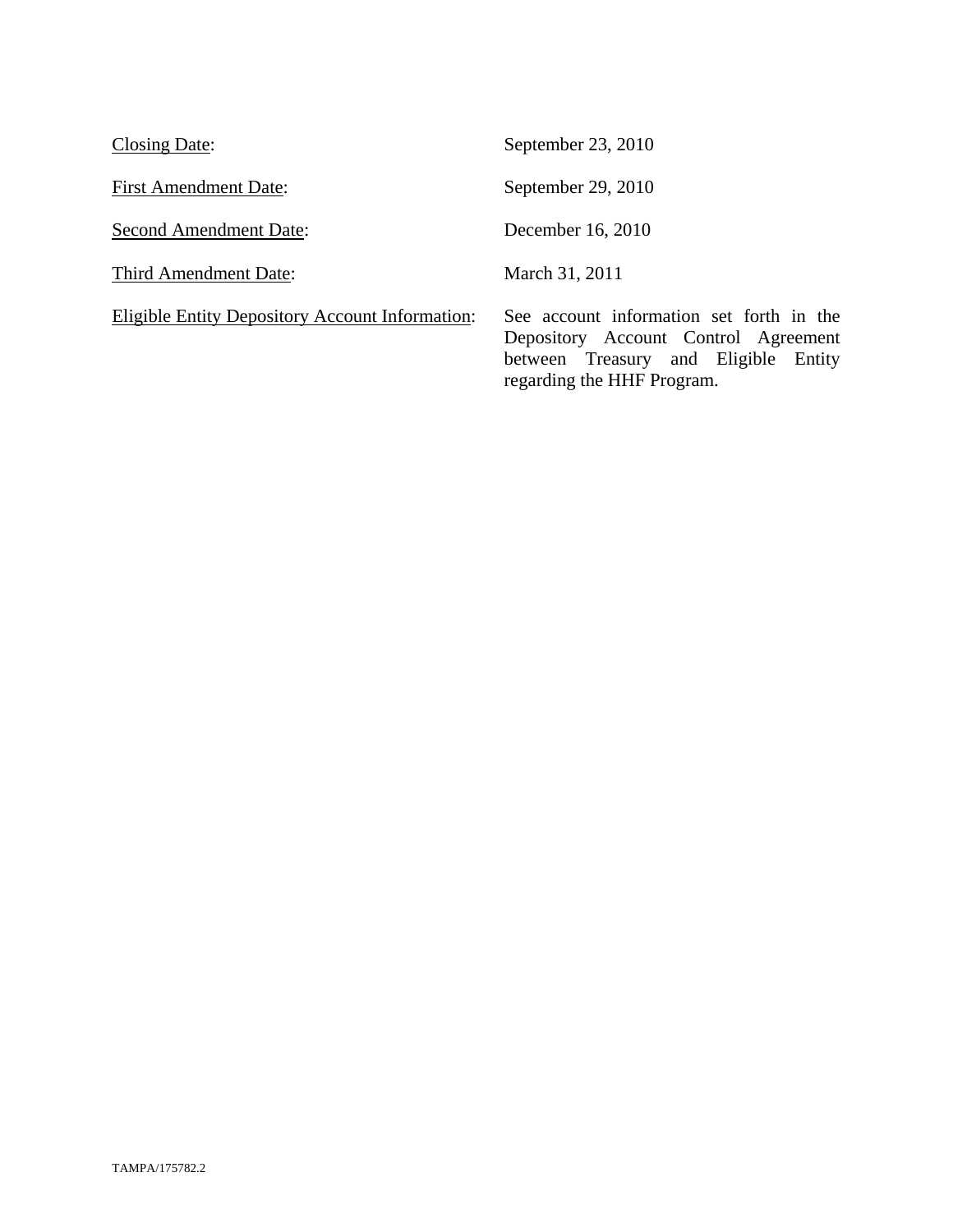## **SCHEDULE B**

# **SERVICE SCHEDULES**

The Service Schedules attached as Schedule B to the Current HPA are hereby deleted in their entirety and replaced with the attached Service Schedules (numbered sequentially as Service Schedule B-1, Service Schedule B-2, et. seq.), which collectively comprise Schedule B to the HPA.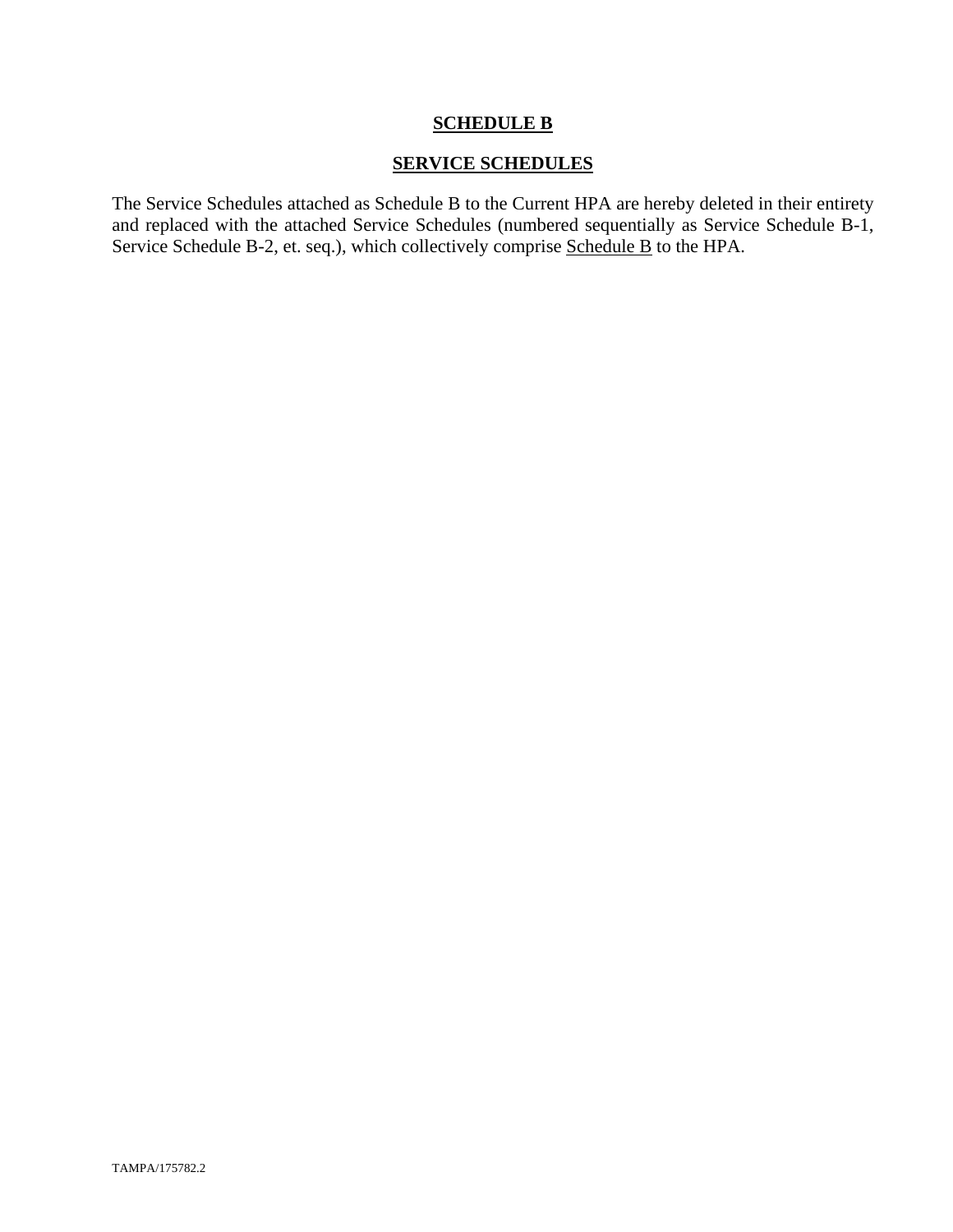## **SERVICE SCHEDULE B-1**

# **KENTUCKY HOUSING CORPORATION**

# **KENTUCKY UNEMPLOYMENT BRIDGE PROGRAM**

# **Summary Guidelines**

| 1. | <b>Program Overview</b>                                 | The Kentucky Housing Corporation's (KHC) Kentucky<br>Unemployment Bridge Program (UBP) will provide funds to<br>lenders and servicers on behalf of qualified homeowners who<br>are delinquent on their mortgage payments or anticipate default<br>due to unemployment or substantial underemployment (loss of<br>income). Maximum assistance per household is set at \$20,000.<br>There is a time limit of 12 months for households to utilize the<br>assistance – assistance ends at the earlier to occur of 12 months<br>from the loan closing or receipt of \$20,000 in assistance, so long<br>as other conditions of eligibility are met and continue. Funds<br>will be available on a first-come/first-served basis.<br>Borrowers will enter the UBP through the statewide<br>Homeownership Protection Center operated by KHC.<br>Applications will be processed by housing counseling agencies<br>who will return the application to KHC for final underwriting,<br>loan closing, disbursements and loan servicing. Borrowers will<br>not be required to make any portion of the monthly payment. If<br>a household qualifies for the UBP, program funds will be used<br>for 100 percent of the monthly payment and up to $$7,500$ in<br>reinstatement fees to include homeowner's delinquent balance<br>late fees, penalty interest, taxes, insurance and protective<br>advances. |
|----|---------------------------------------------------------|------------------------------------------------------------------------------------------------------------------------------------------------------------------------------------------------------------------------------------------------------------------------------------------------------------------------------------------------------------------------------------------------------------------------------------------------------------------------------------------------------------------------------------------------------------------------------------------------------------------------------------------------------------------------------------------------------------------------------------------------------------------------------------------------------------------------------------------------------------------------------------------------------------------------------------------------------------------------------------------------------------------------------------------------------------------------------------------------------------------------------------------------------------------------------------------------------------------------------------------------------------------------------------------------------------------------------------------------------------------------------------------|
| 2. | <b>Program Goals</b>                                    | To prevent avoidable foreclosure for homeowners who have<br>experienced loss of income due to unemployment or substantial<br>underemployment by providing funds to reinstate, pay the<br>household's mortgage payments during the period of<br>unemployment/underemployment and for two months after re-<br>employment, if needed, up to the maximum dollar threshold for<br>assistance of \$20,000.                                                                                                                                                                                                                                                                                                                                                                                                                                                                                                                                                                                                                                                                                                                                                                                                                                                                                                                                                                                     |
| 3. | <b>Target Population /</b><br><b>Areas</b>              | The UBP will be available statewide. No specific population is<br>targeted. During the first 12 months of the UBP, \$10,000,000<br>will be set aside to serve rural counties.                                                                                                                                                                                                                                                                                                                                                                                                                                                                                                                                                                                                                                                                                                                                                                                                                                                                                                                                                                                                                                                                                                                                                                                                            |
| 4. | <b>Total Allocation</b><br>(Excluding<br>Administrative | \$133,550,000.00                                                                                                                                                                                                                                                                                                                                                                                                                                                                                                                                                                                                                                                                                                                                                                                                                                                                                                                                                                                                                                                                                                                                                                                                                                                                                                                                                                         |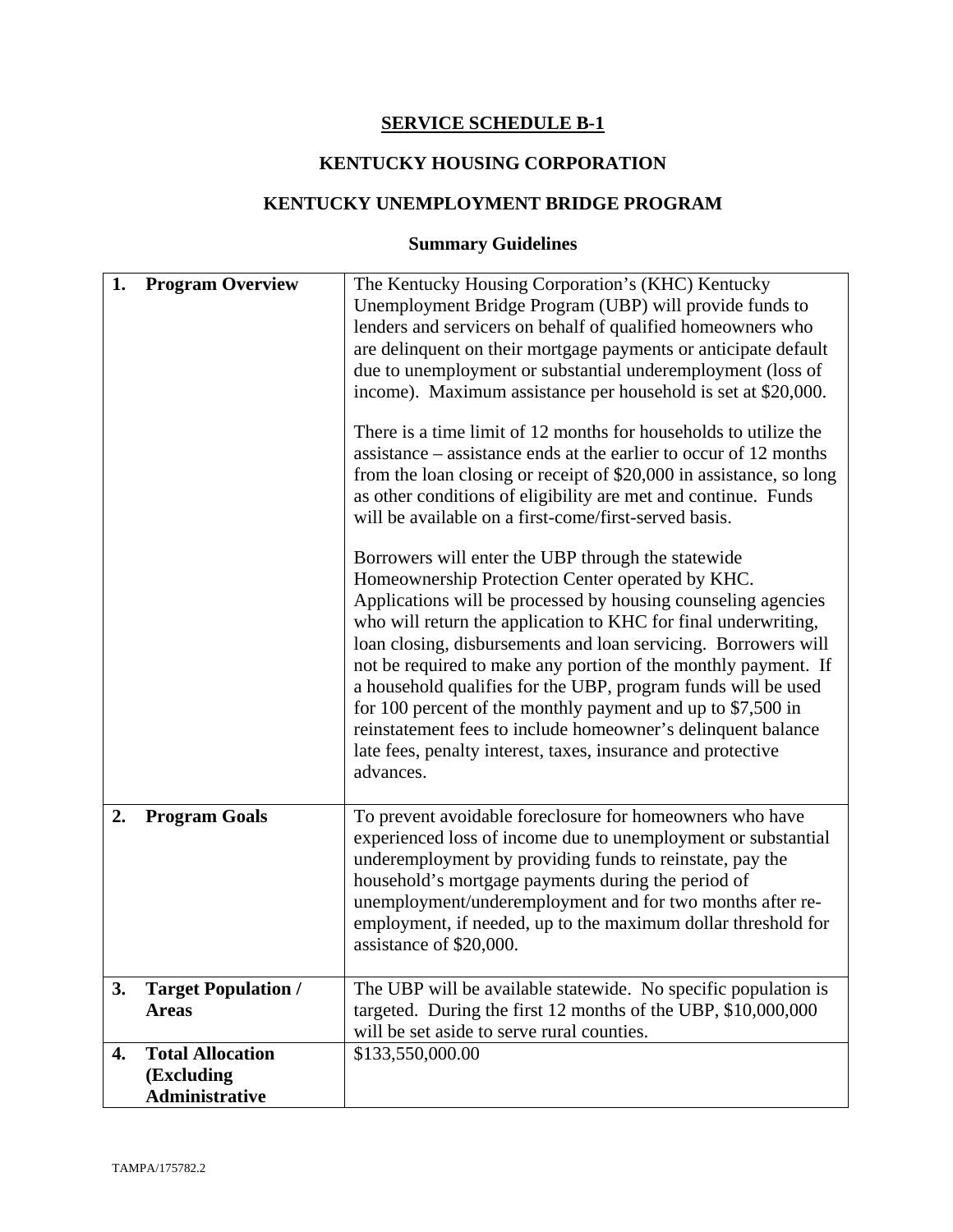| <b>Expenses</b> )                                           |                                                                                                                                                                                                                                                                                                                                                            |
|-------------------------------------------------------------|------------------------------------------------------------------------------------------------------------------------------------------------------------------------------------------------------------------------------------------------------------------------------------------------------------------------------------------------------------|
| 5.<br><b>Borrower Eligibility</b>                           | All borrowers must submit a hardship affidavit documenting                                                                                                                                                                                                                                                                                                 |
| Criteria                                                    | inability to pay their mortgage.                                                                                                                                                                                                                                                                                                                           |
|                                                             | Housing counselors and KHC will determine eligibility for the<br>UBP. Eligible households must meet ALL of the following<br>requirements:<br>The homeowners must be legal U.S. residents.<br>The financial hardship (loss of employment income)                                                                                                            |
|                                                             | must have occurred after January 1, 2009.                                                                                                                                                                                                                                                                                                                  |
|                                                             | Monthly payment of principal, interest, taxes and<br>insurance (PITI) including both first and second lien<br>mortgages must exceed 31 percent of the borrower's<br>monthly gross income at time of application for the HHF<br>funds, including any unemployment benefits, or the<br>homeowner must be experiencing at least a 15%<br>reduction in income. |
|                                                             | The homeowner's cash reserves cannot exceed six<br>٠<br>months, excluding retirement. For purposes of the UBP,<br>"cash reserves" is defined as non-retirement liquid assets<br>sufficient to pay the household's PITI for their home<br>mortgage(s).                                                                                                      |
|                                                             | The homeowner must be experiencing a financial<br>٠<br>hardship due to involuntary loss or reduction in<br>homeowner's income documented by an executed<br>hardship affidavit. Unemployment or underemployment<br>as the result of a documented short-term disability will<br>also qualify.                                                                |
|                                                             | The homeowner must contact KHC or their counselor if<br>there is a change in income or employment during the 12<br>months of UBP participation.                                                                                                                                                                                                            |
|                                                             | The homeowner must be currently seeking employment<br>and/or participating in a job training/educational<br>program with the goal of obtaining employment during<br>the term of assistance.                                                                                                                                                                |
| <b>Property / Loan</b><br>6.<br><b>Eligibility Criteria</b> | Property/Loan Eligibility Requirements:                                                                                                                                                                                                                                                                                                                    |
|                                                             | Owner-occupied primary residence located in Kentucky.                                                                                                                                                                                                                                                                                                      |
|                                                             | Existing single-family homes or condominiums (attached<br>or detached) and manufactured or mobile homes on                                                                                                                                                                                                                                                 |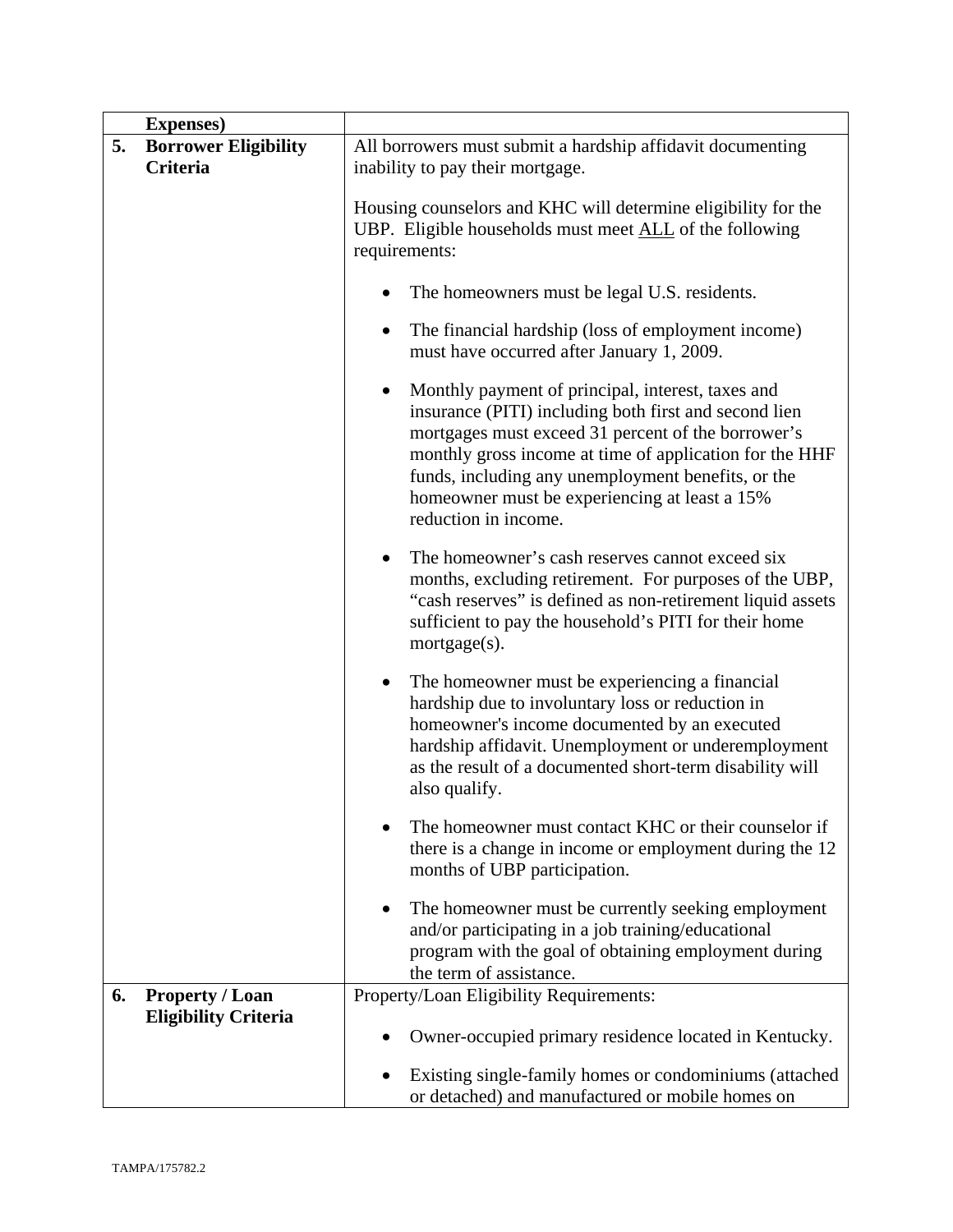|                                                 | foundations permanently affixed to real estate owned by<br>the borrower.                                                                                                                                                                                                                                         |  |
|-------------------------------------------------|------------------------------------------------------------------------------------------------------------------------------------------------------------------------------------------------------------------------------------------------------------------------------------------------------------------|--|
| 7.<br><b>Program Exclusions</b>                 | A household is not eligible for the UBP if:                                                                                                                                                                                                                                                                      |  |
|                                                 | Borrower's total unpaid principal balances exceed<br>$\bullet$<br>\$275,000, including first and second mortgages<br>combined.                                                                                                                                                                                   |  |
|                                                 | Borrower owns other real property.                                                                                                                                                                                                                                                                               |  |
|                                                 | Borrower's hardship is a result of voluntary resignation<br>$\bullet$<br>of employment or voluntary reduction in hours or<br>income.                                                                                                                                                                             |  |
|                                                 | Borrower's application is for a second home or<br>$\bullet$<br>investment properties.                                                                                                                                                                                                                            |  |
|                                                 | Borrower does not occupy the property as its primary<br>$\bullet$<br>residence.                                                                                                                                                                                                                                  |  |
|                                                 | Borrower's present household income is sufficient to pay<br>$\bullet$<br>mortgage expenses (mortgage payment does not exceed<br>31 percent of gross income) or the Borrower has not<br>experienced at least a 15 percent reduction in income.                                                                    |  |
|                                                 | The UBP will not fund job training costs.                                                                                                                                                                                                                                                                        |  |
| <b>Structure of Assistance</b><br>8.            | All assistance will be structured as a 0% interest, non-<br>amortizing, forgivable, nonrecourse loan, secured by a junior<br>lien on the property, which will be forgiven 20 percent each year<br>over five years.                                                                                               |  |
|                                                 | The loan will only be repayable if the borrower sells the<br>property before the period expires and there is sufficient equity<br>to pay the loan.                                                                                                                                                               |  |
|                                                 | All funds returned to the UBP may be recycled until December<br>31, 2017, thereafter they will be returned to Treasury.                                                                                                                                                                                          |  |
| <b>Per Household</b><br>9.<br><b>Assistance</b> | Estimated Median - \$9,600<br>Maximum Assistance - \$20,000                                                                                                                                                                                                                                                      |  |
| 10. Duration of Assistance                      | Payment of assistance will end on the first to occur of: (1) 12<br>months from assistance loan closing date, (2) two months after<br>re-employment, (3) the expenditure of the maximum amount of<br>assistance $(\$20,000)$ or $(4)$ the household no longer complies<br>with other required program provisions. |  |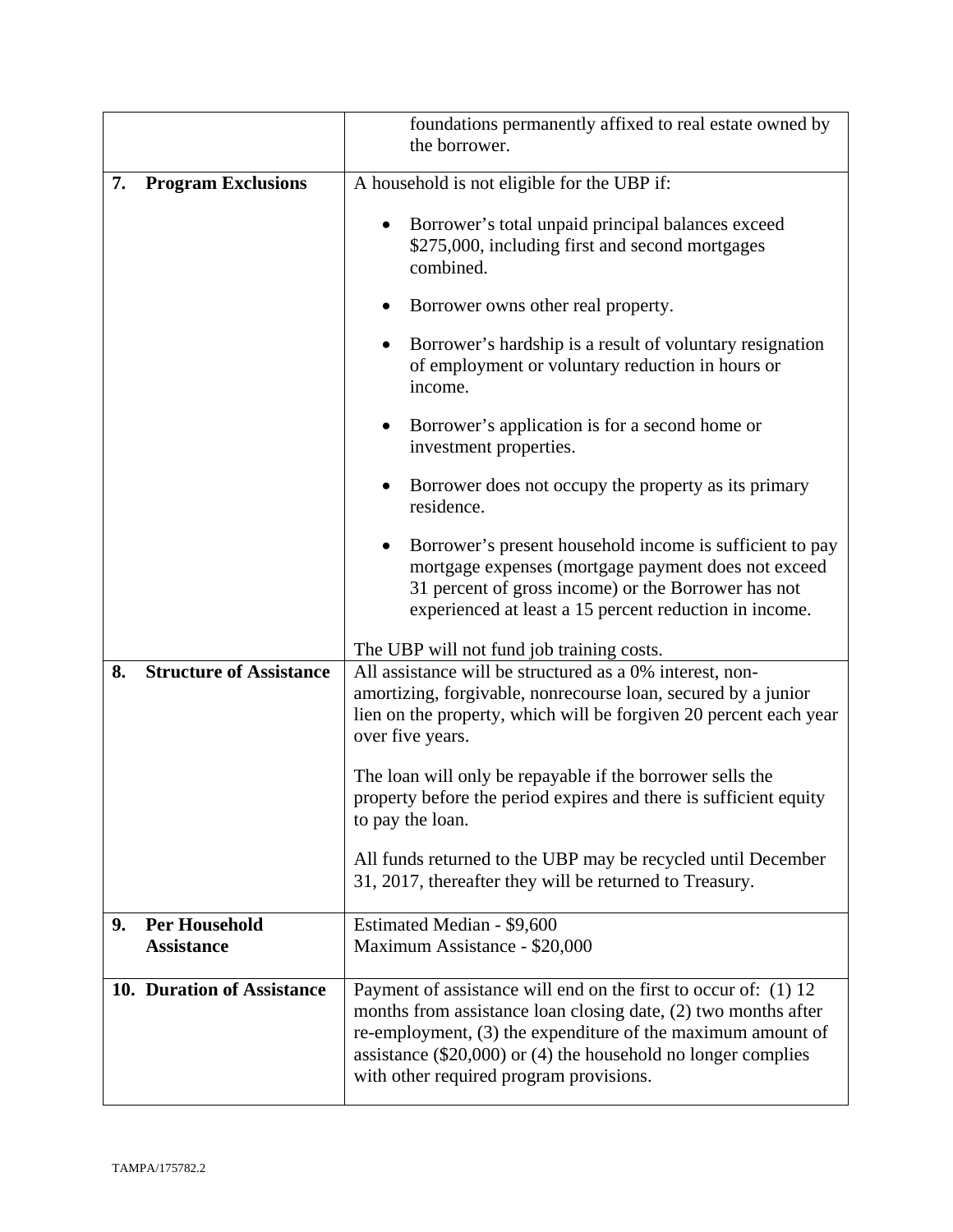|                                                                                | In the case of a new qualifying event of unemployment or<br>underemployment, the household may re-apply for assistance.<br>Provided, however that new assistance will be made available<br>only to the extent assistance is available, up to the maximum<br>total assistance for the household and the maximum time period<br>for assistance has not been exhausted.                                                                                  |
|--------------------------------------------------------------------------------|-------------------------------------------------------------------------------------------------------------------------------------------------------------------------------------------------------------------------------------------------------------------------------------------------------------------------------------------------------------------------------------------------------------------------------------------------------|
| 11. Estimated Number of<br>Participating<br><b>Households</b>                  | KHC is estimating that between 6,250 and 13,000 households<br>will be served over the term of the UBP.                                                                                                                                                                                                                                                                                                                                                |
| 12. Program Inception /<br><b>Duration</b>                                     | KHC implemented the UBP in two stages. This first phase of<br>the UBP began January 3, 2011 to serve as a pilot period. Full<br>implementation to all qualified borrowers statewide will begin<br>April 1, 2011. The program will expire December 31, 2017.                                                                                                                                                                                           |
| 13. Program Interaction<br>with Other Programs<br>(e.g. other HFA<br>programs) | The UBP will be leveraged with existing programs including the<br>Homeownership Protection Center (HPC), the Homeownership<br>Education and Counseling Program funded through HUD and<br>KHC and the NeighborWorks Foreclosure Mitigation<br>Counseling Program (NFMC). Homeowners who participate in<br>the UBP will work with a KHC-approved counselor and utilize<br>the Homeownership Protection Center website for their initial<br>information. |
| 14. Program Interactions<br>with HAMP                                          | KHC and housing counselors will analyze borrowers for their<br>eligibility for the Hardest Hit Unemployment Bridge Program as<br>well as any other loss mitigation options that may be available to<br>them. Where possible, HHF assistance will precede HAMP UP.                                                                                                                                                                                     |
| 15. Program Leverage with<br><b>Other Financial</b><br><b>Resources</b>        | No investor match is required for this program.<br>This program will not be combined with other financial<br>resources.                                                                                                                                                                                                                                                                                                                               |
| 16. Qualify as an<br>Unemployment<br>Program                                   | $\overline{\mathsf{M}}$ Yes<br>$\square$ No                                                                                                                                                                                                                                                                                                                                                                                                           |